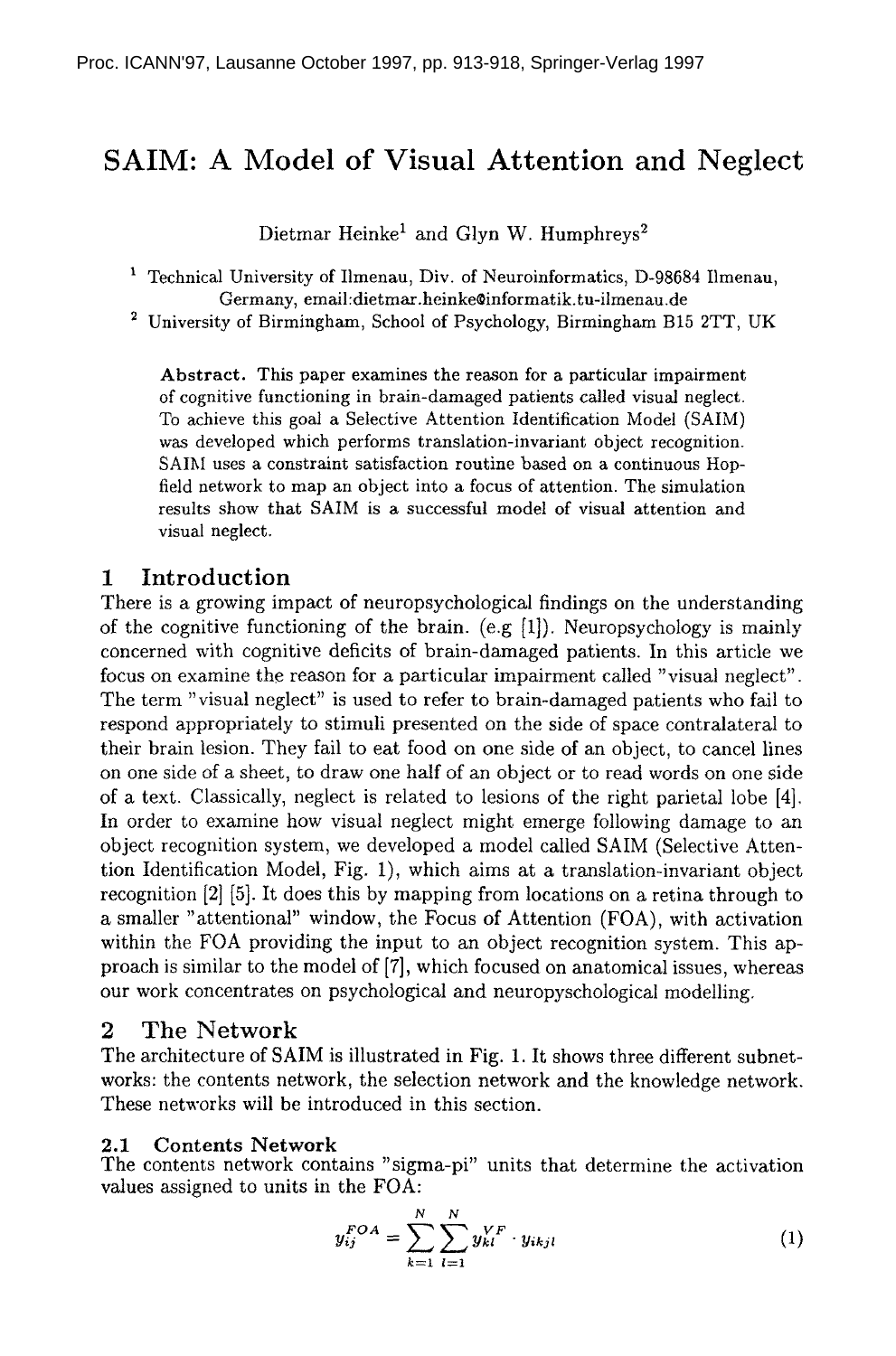

Fig. 1. Overview of SAIM. In order to achieve a translation-invariant object recognition, SAIM maps the visual field through to a smaller FOA. This mapping is performed by two networks: The contents network contains "sigma-pi" units, that determine the activation values assigned to units in the FOA by combining multiplicatively activation in retinal units with that in units in the selection network. There is one unit in the contents network for every unit in the FOA. The selection network determines which retinal units have their activation values mapped through to the FOA (via the contents network). Which retinal units come to be mapped through to the FOA is determined by process of mutual constraint satisfaction between units in the selection network, and mutual constrain satisfaction is in turn achieved by the network embodying certain constraints in its pattern of inter-connectivity. The knowledge network introduces knowledge about objects into SAIM and modulates the behaviour of the selection network in a top down way.

Here,  $y_{ii}^{FOA}$  is the activation of units in the FOA,  $y_{kl}^{VF}$  the activation of units in the visual field and  $y_{ikjl}$  the activation of units in the selection network. N is the size of the visual field. Every unit in the visual field can be mapped through to any FOA unit, if the appropriate unit in the selection network is active. In this way, the contents network enables a translation-invariant representation of the contents of the visual field.

### **2.2 Selection Network**

The selection network (Fig. 2) determines which retinal units have their activation values mapped through to the FOA (via the contents network), as depicted in Fig. 1. Within the selection network are separate "control layers" of units, and the units in each control layer are activated by input from specific retinal locations and each control layer controls one unit in the contents network. Which retinal units come to be mapped through to the FOA is determined by process of constraint satisfaction between units in the selection network. The constraints aim at representing correctly the contents of the selected region in the visual field in the FOA. For this constraint satisfaction process the energy function approach by [3] is used, where minima in the energy function are introduced at a network state in which the constraints are satisfied. The constraints are: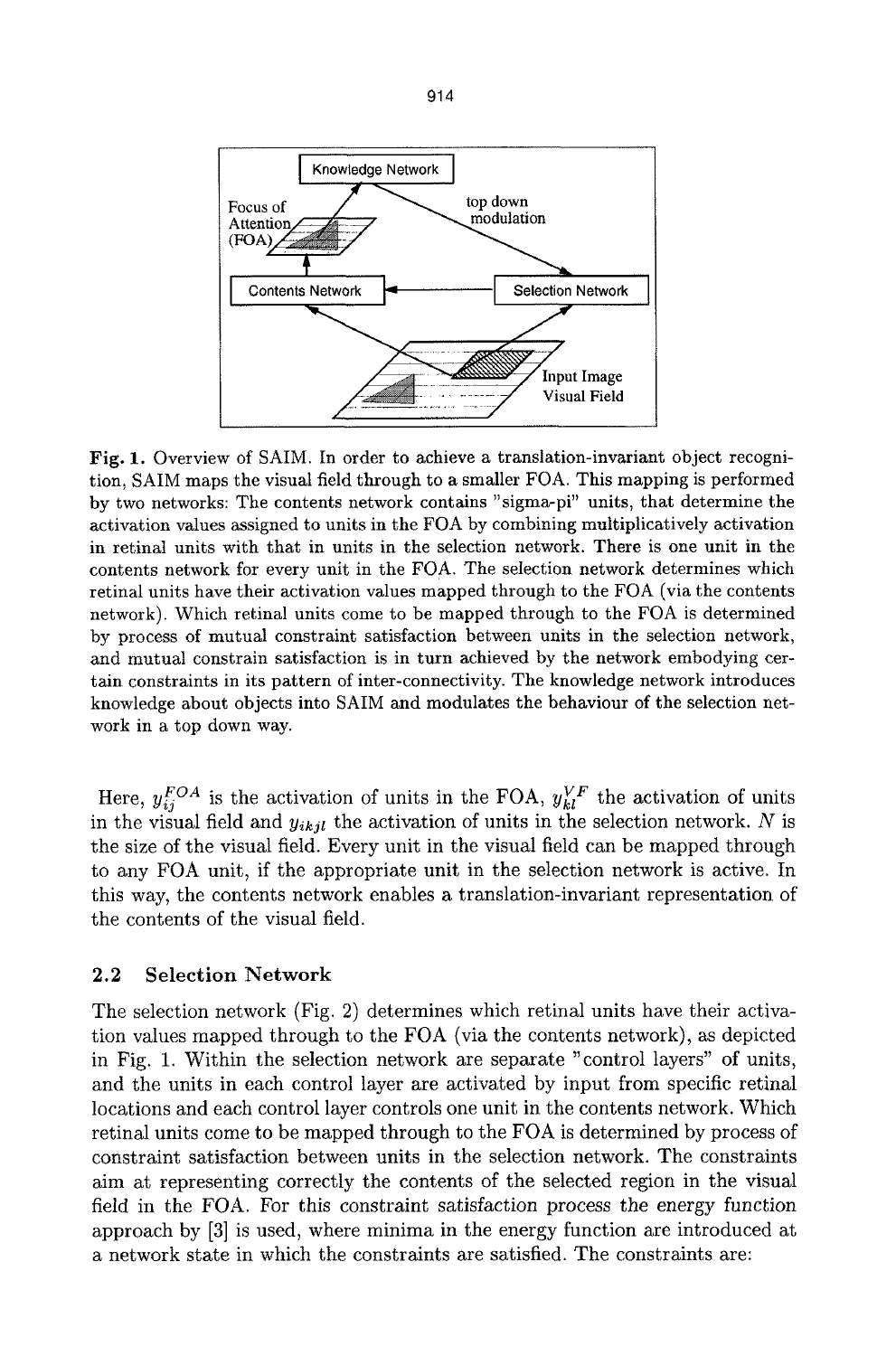

Fig. 2. Contents network. The topology derived from the energy function has three main feature: global inhibition between and within control layers and excitatory connections on the diagonal. Two type of lesioning are considered: The "vertical" lesion only affected the left part of the selection network and restricted the effect of the lesion to the left part of the visual field. The "horizontal" lesion affected inputs into the left side of the FOA for inputs across the visual field.

1. Only one unit in each control layer must be maximally active and all other units must have zero output activity. If this were not the case, there would be an overlap between the contents of retinal units in the FOA. Therefore, the maximally active unit has to suppress all other units through a global inhibition in a winner takes all fashion. The energy function for a WTA behaviour can be defined as:

$$
E_{WTA}(y_i) = a \cdot \left(\sum_i y_i - 1\right)^2 - \sum_i y_i \cdot I_i \tag{2}
$$

Where  $I_i$  is the input. This energy function is minimal, when all  $y_i$ 's are zero except one  $y_i$  and corresponding  $I_i$  has the maximal value of all  $I_i$ s (see [6]). This equation would force one unit of the control layer to be one; however there should be the possibility for attention not to be allocated to any location. Thus, a two state winner take all (WTA2) was introduced:

$$
E_{WTA2}^{(1)}(y_{ikjl}) = \sum_{ij} (\sum_{k,l} y_{ikjl} - 1)^2 \cdot (\sum_{k,l} y_{ikjl})^2
$$
 (3)

The multiplicational part of this equation introduces a second minimum into the energy function, where all units can stay zero and so attention is not directed to any location. This equation adds a threshold function to the WTA behaviour, whereby the output activity of the units stay zero as long as the input activity is below a certain level. The input to the WTA2 will be introduced below.

2. The same competition has to occur between corresponding columns of the control layers, because only one unit in each column must be maximally active, otherwise, the contents of one retinal unit is mapped more than one time onto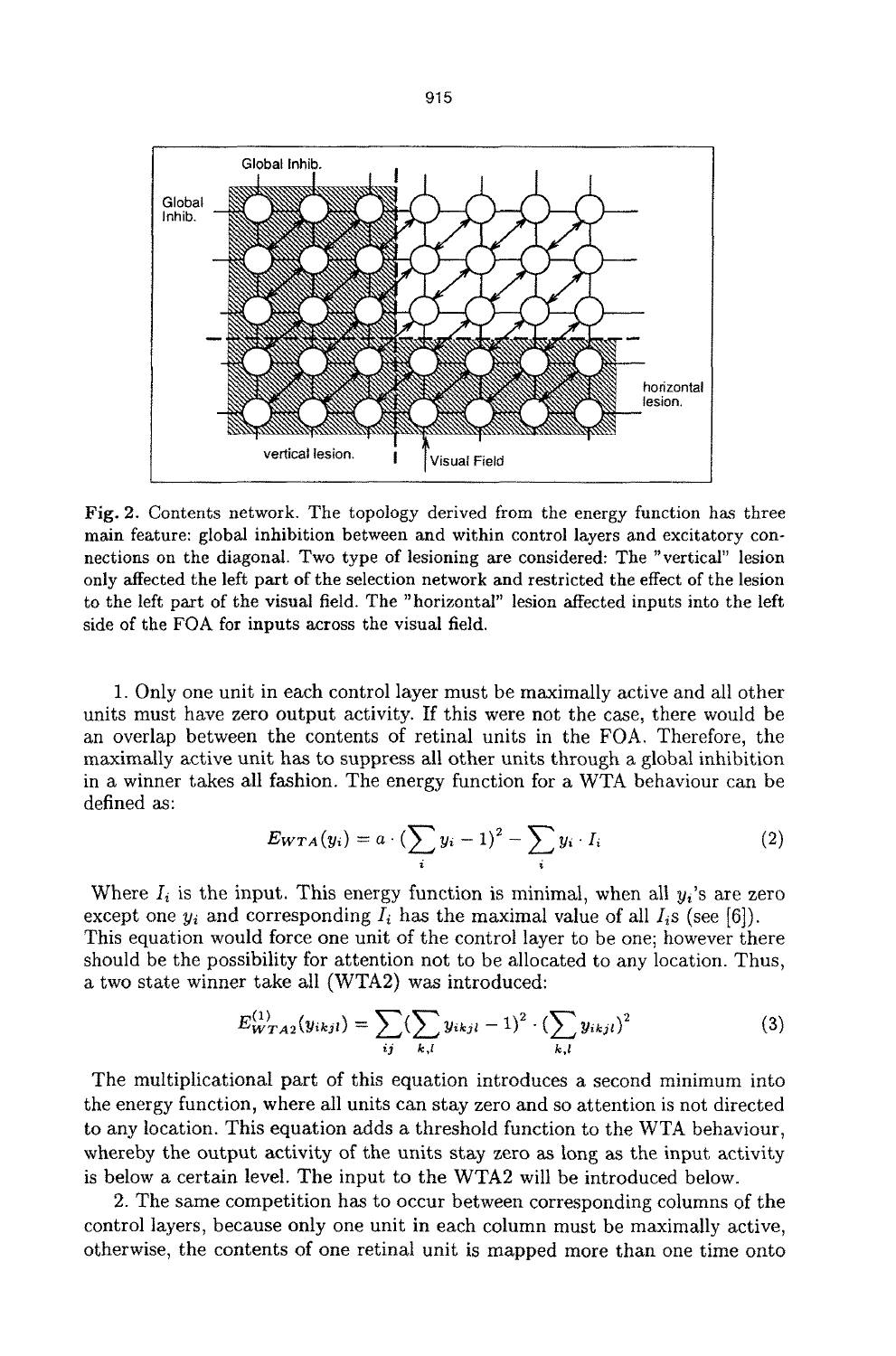the FOA. This constraint leads to a WTA2 behaviour between control layers  $(E_{WTA2}^{(2)}(y_{ikjl})).$ 

3. The selection network has to maintain the spatial relationships between retinal units in the FOA. Therefore, an appropriate energy function should have its minima, if units on the diagonal of the contents network are active:

$$
E_{neighbor}(y_{ikjl}) = -\sum_{i,j,k,l} \sum_{s=-L}^{L} \sum_{r=-L}^{L} g_{sr} \cdot y_{ikjl} \cdot y_{i+r,k+s,j+r,l+s} \tag{4}
$$

The coefficient  $g_{sr}$  introduces Gaussian weighting into the equation. In addition, this implements a simple form of perceptual grouping determined by the proximity of the elements.

4. For simplicity, the constraint for considering the visual input is implemented in the same way as the inputs in Eqn. 2.

#### 2.3 Knowledge Network

In order to introduce knowledge into SAIM a simple template matching approach was used. Here, the match between templates and contents of the FOA was determined using a scalar product as a similarity measure:

$$
I_m^{temp} = \sum_{I=1}^{M} \sum_{j=1}^{M} y_{ij}^{FOA*} \cdot w_{ij}^m
$$
 (5)

Where  $w_{ij}^m$ 's are the templates and M is the size of the FOA.

In the knowledge network the templates are formed from the connecting weights into template units  $(y_m^{temp})$ . A WTA is used to detect the best matching template. The same energy function as in Eqn. 2 was used with  $I_m^{temp}$  as input.

In order to get the complete energy function of SAIM which satisfies all constraints, one simply sums the different energy functions:

$$
E_{total}(y_m^{temp}, y_{ikjl}) = a_1 \cdot E_{WTA2}^{(1)}(y_{ikjl}) + a_2 \cdot E_{WTA2}^{(2)}(y_{ikjl}) + b_2 \cdot E_{input}(y_{ikjl}) \tag{6} + b_1 \cdot E_{neighbor}(y_{ikjl}) + b_3 \cdot E_{knowledge}(y_m^{temp}, y_{ikjl})
$$

The coefficients of the different energy functions weight the different constraints against each other.

### **2.4 Topology and Lesion of Selection Network**

The energy function introduced in the previous section defines minima at certain values of  $\tilde{y}_{ikjl}$  and  $y_m^{temp}$ , where they satisfy the constraints for a correct functioning of SAIM. To find these values a gradient descent was used as in [3]. This leads to the following differential equation system (for corresponding topology see Fig. 2):

$$
\dot{x}_{ikjl} = -x_{ikjl} + d_{ikjl}^{intr} \cdot (-I_{ikjl}^- + b_1 \cdot I_{ikjl}^+) + b_2 \cdot y_{kl}^{VF} + b_3 \cdot I_{ikjl}^{td} \tag{7}
$$

Where  $I_{ikjl}^-$  provides global inhibition, which comes from the WTA2 behaviour.  $I^{+}_{ikjl}$  is derived from the neighbourhood preserving behaviour.  $\boldsymbol{y}^{VF}_{kl}$  comes from the visual field and  $I_{ikjl}^{td}$  is the top-down modulation from the knowledge network.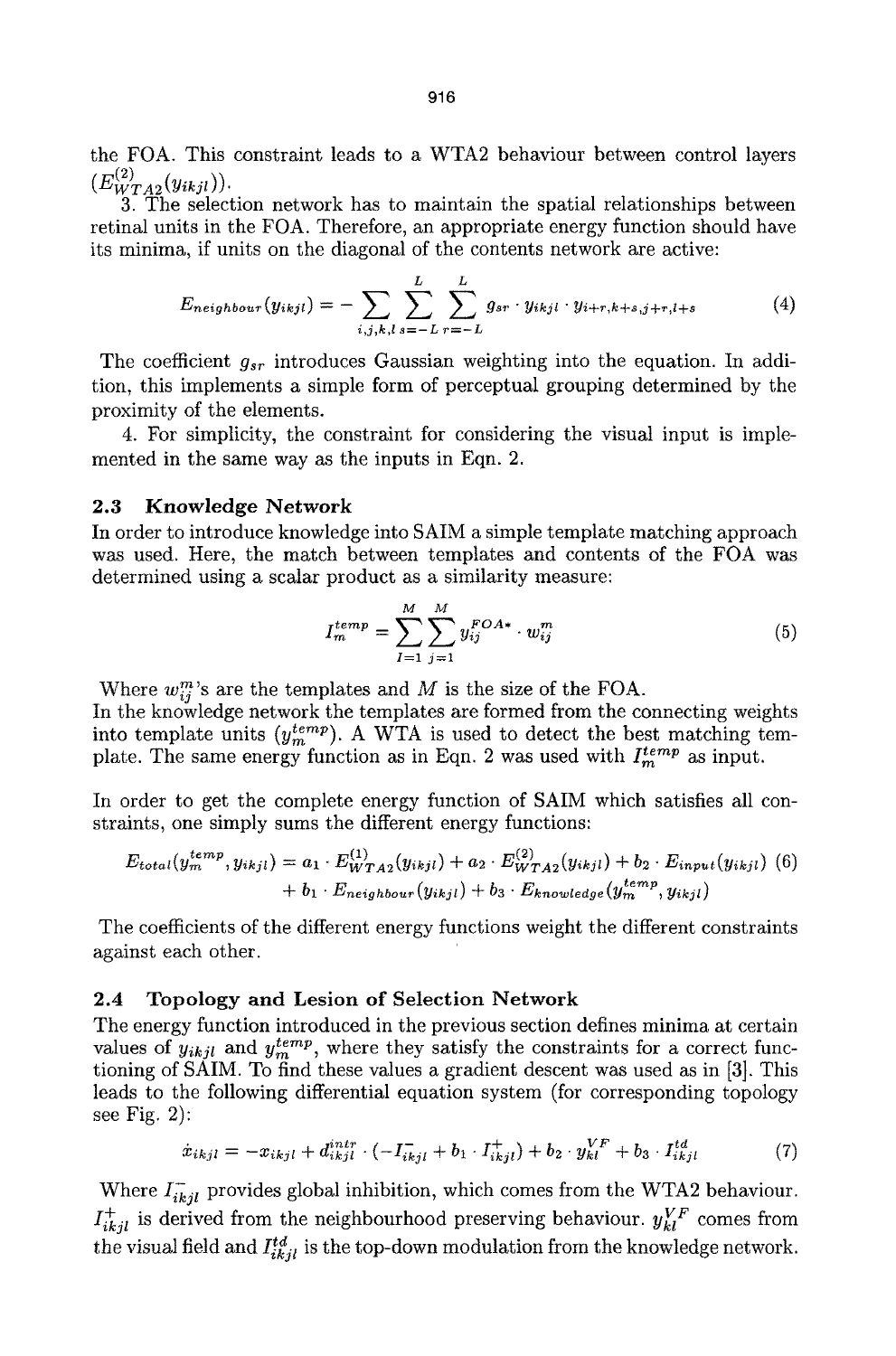In order to simulate visual neglect, an additional factor  $d_{ikjl}^{intr}$  is introduced in order to lesion the model. This type of lesioning is called intrinsic lesioning, because it only involves intrinsic inputs from within the selection network. We report here effects of lesioning units in the selection network corresponding to inputs from the left visual field. [5] and [2] contain fuller reports in which several other forms of lesioning were examined.

![](_page_4_Figure_1.jpeg)

# **3 Results**

Fig. 3. Simulation of Posner Task. In the Posner Task [8] the reaction times of subjects vary as a function of whether a spatial precue matches the position of a subsequent target (with valid cues, relative to invalid cues where positions of the cue and the target do not match). This result is mimicked by SAIM. The time course of the FOA activity on the top shows the behaviour in the valid condition with a square as precue and a cross as target. The time course on the bottom shows the result in the non valid condition. Reaction times are faster with a valid cue.

In general, SAIM selects an object from the visual field by the criteria of size and the focus of attention falls at the centre of gravity of the object. This behaviour is mainly due to the interplay between the neighbourhood constraint and the WTA2 behaviour.

The Posner Task [8] is a classic experiment associated with selective attention and, its experimental data can be mimicked by SAIM (Fig. 3). In the Posner Task, patients with damage to the parietal lobe show particular problems in responding to invalid targets presented on the side of space contralateral to their lesion. This can be mimicked by SAIM as well [5]. The main reason in SAIM for these results is the storage of the activity in the dynamics of SAIM caused by the precue. In the lesioned version, the stored activity cannot be overcome by the activity of the target.

Fig. 4 shows the performance of the model after lesioning. When the cross is in the far left (lesioned) side, only activation from the right-side of the cross is mapped through to the FOA. Because of the lesion, the computed centre of gravity of the cross is shifted and the shape is project into the left side of the FOA. This result suggests that one of the reason for visual neglect is a distorted computation of the centre of gravity. This finding has to be tested in